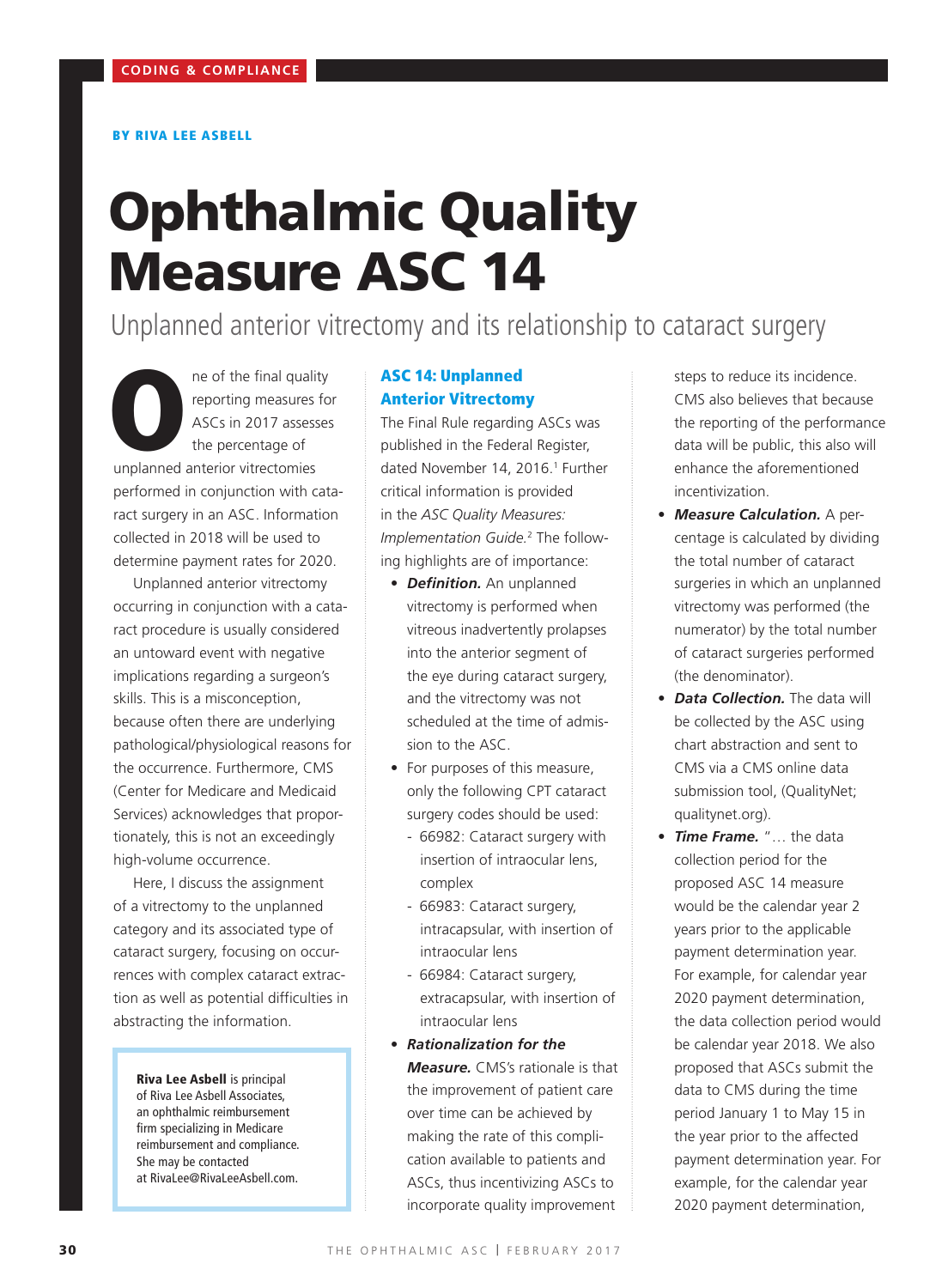the submission period would be January 1, 2019 to May 15, 2019…"1 Thus, for the data collection period of January 1, 2018 to December 31, 2018, that data would be submitted from January 1 to May 15 in 2019.

# Coding & Compliance **Considerations** *CPT Codes for Anterior*

# *Vitrectomy.*

The referenced documents do not specify which vitrectomy codes should be used; however, I opine the intent is 67010. For purposes of this measure, only mechanical vitrectomy should be counted. It is important to note that the full description of an indented code always includes up to the semicolon of the non-indented code before it. There are two CPT codes for anterior vitrectomy:

- **67005**: Removal of vitreous, anterior approach (open sky technique or limbal incision); partial removal
- **67010**: Subtotal removal with mechanical vitrectomy

A parenthetical note states: "For removal of vitreous by paracentesis of anterior chamber, use 65810." However, this use falls outside of the parameters of this measure.

CPT code 67005 describes manual techniques for removal of vitreous, such as when using a surgical sponge and scissors compared with CPT code 67010 that describes using a mechanical device for removal of the vitreous.

Do not include retina/vitreous posterior vitrectomy codes (CPT code 67036, etc.) as one of the codes to use in reporting. However, note that the anterior vitrectomy may be performed by either an anterior or pars plana approach.

# *Planned Vitrectomy and Exclusions*

If a patient is scheduled to have a cataract extraction with insertion of an intraocular lens and a planned or potential vitrectomy, the case should not be included in the numerator statistics for the measure.

There are times when the possibility of performing a mechanical anterior vitrectomy may be anticipated by the surgeon. Examples of the type of cases that might be involved include removal of subluxated lenses and the performance of a primary posterior capsulorrhexis. Be sure to exclude cases in which the surgeon notes in advance in the chart notes, or it is apparent from the diagnosis, that an anterior vitrectomy may be performed. Trauma cases that include traumatic cataract are also excluded from the measure.

One of the questions that will occur is whether or not to include discontinued procedures. The CPT modifiers differ for discontinued procedures for ASC coding versus physician coding. For ASCs, the modifier 73 or 74 is selected based on whether the procedure is discontinued before or after anesthesia, compared with the physician definition that is based on whether or not the procedure has commenced.

For ASC coding, when the procedure is discontinued before anesthesia is given, that case should not be part of the measure (modifier 73). However, for the majority of cases, keeping in mind the exclusions previously noted — if the procedure is discontinued after anesthesia is given, surgery has commenced and the need for an unplanned anterior vitrectomy occurs, and if there were no prior indications that an anterior vitrectomy might be performed — then the case should be included.

# *Complex Cataract Extraction* **CPT Definition: 66982**

*"Extracapsular cataract removal with insertion of intraocular lens prosthesis (1 stage procedure), manual or mechanical technique (eg, irrigation and aspiration or phacoemulsification), complex, requiring devices or techniques not generally used in routine cataract surgery (e.g., iris expansion device, suture support for intraocular lens, or primary posterior capsulorrhexis) or performed on patients in the amblyogenic developmental stage."*

The CPT definition of complex cataract should be reviewed carefully, taking note that the word "complication" does not appear in the definition. The concept that a complication, such as vitreous loss necessitating an anterior vitrectomy, qualifies the case as being considered complex is erroneous and has led to miscoding and possible future Medicare audits as witnessed by those physicians receiving Comparative Billing Reports citing their excessive use of the complex cataract extraction code.3 It also is a focus of Supplemental Medicare Review Contractor audits that are similar to Recovery Audits (or RAC). 4

According to the American Medical Association's publication entitled CPT Changes 2001: An Insider's View, the following original rationale is given for this new code:<sup>5</sup>

*"[Code] 66982 has been added to delineate procedural differences associated with the removal of extracapsular cataract(s) and lens insertion performed in the pediatric age group, on patients who present with diseased states,*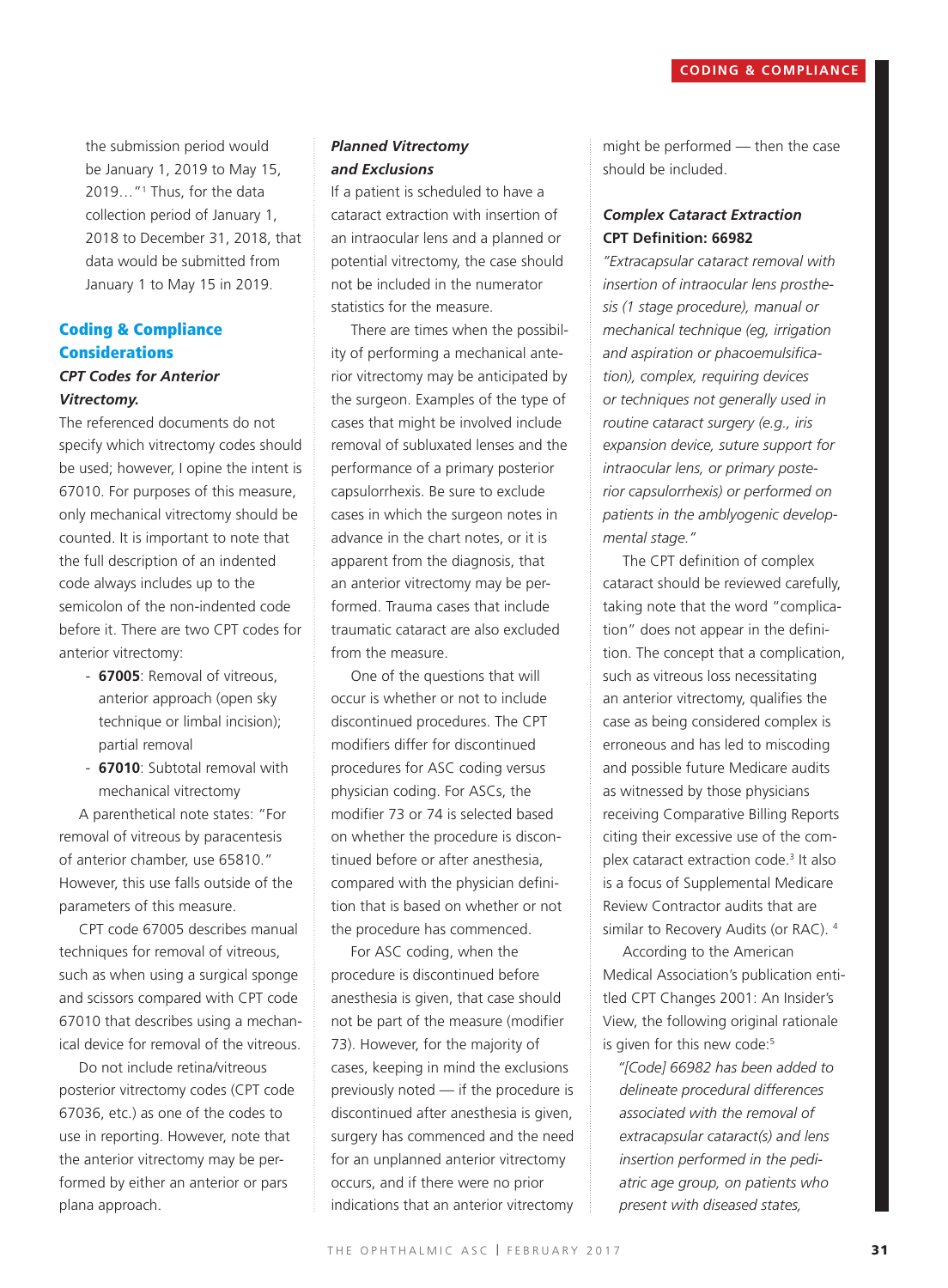#### DATA TRACKING

**The Implementation Guide shows sample logs for tracking cases. At the end of the surgery day, or during the given day, any cases that would fit into the measure should be logged. Thus, there is a list to start with for verification using the operative notes of the cases that should be included in the final data.**

**The Implementation Guide shows sample logs, but none for this measure for this type of complicated measure. A possible configuration is below:**

| Date of<br><b>Service</b> | <b>Patient</b><br><b>Identifier</b> | <b>Cataract</b><br><b>Surgery</b><br>66982 | <b>Cataract</b><br><b>Surgery</b><br>66983 | <b>Cataract</b><br><b>Surgery</b><br>66984 | <b>Anterior</b><br><b>Vitrectomy</b><br>67010 |
|---------------------------|-------------------------------------|--------------------------------------------|--------------------------------------------|--------------------------------------------|-----------------------------------------------|
|                           |                                     |                                            |                                            |                                            |                                               |
|                           |                                     |                                            |                                            |                                            |                                               |
|                           |                                     |                                            |                                            |                                            |                                               |
|                           |                                     |                                            |                                            |                                            |                                               |

**The spreadsheet is to be used for gathering information for data transmission — not for claims submission.**

**At this time, CMS anticipates using QualityNet for transmitting the data.**

*prior intraocular surgery, or with dense, hard and/or white cataracts. The presence of trauma, or weak or abnormal lens support structures caused by numerous conditions (e.g., uveitis) and disease states (e.g., glaucoma, pseudoexfoliation syndrome, Marfan syndrome) require additional surgical involvement, and utilization of additional techniques and surgical devices. A small pupil found in a patient with glaucoma or a past surgical history may not dilate fully, and will require iris retractors through additional incisions. Capsular support rings to allow the placement of an intraocular lens may be required in the presence of weak or absent support structures.*

*Pediatric anatomy contributes to the complexity of cataract surgery. The anterior capsule tears with great difficulty and the cortex is difficult to remove from the eye because of intrinsic adhesion of the lens material. Additionally,* 

*a primary posterior capsulotomy or capsulorrhexis is necessary, which further complicates the insertion of the intraocular lens."*

Over time, additional interpretations and guidelines were developed by the Medicare Administrative Contractors (MACs) and set forth in their Local Coverage Determinations. Not all MACs have or had these guidelines for complex cataract extraction. Updated information can be found at RivaLeeAsbell.com.5

In most cases, the use of code 66982 can be anticipated preoperatively. Sometimes a planned anterior vitrectomy can be anticipated. It is best to have this documented in the chart notes preoperatively so that when the case is scheduled it will not be counted as an unplanned vitrectomy.

#### *Financial and Audit Considerations*

Consider a training meeting with the surgeons to discuss coding. It is best that both the surgeon and the ASC submit the same CPT codes, although this does not always occur.

The anterior vitrectomy codes are bundled with the cataract extraction codes under the National Correct Coding Initiative and the bundle should not be broken. This applies to physician coding as well. Use of modifier 59 to break these bundles is a red flag for a Medicare audit. Noting the performance of a quality measure in your log does not equate to using the same codes for coding/ billing purposes.

# Clinical Considerations and Clarifications

The profile of included cases should be only those scheduled for cataract extraction with insertion of an intraocular lens when the complication of vitreous loss necessitating an unplanned anterior vitrectomy occurs. If another procedure — such as a corneal transplant, glaucoma stent insertion, or traumatic open globe with vitreous loss — is performed, then none of those cases would qualify for inclusion in the Measure.

#### *Exclusions*

Do not include these types of cases:

- Surgeries with a planned anterior vitrectomy or anticipated anterior vitrectomy.
- Surgeries discontinued after surgery has commenced due to various complications other than unplanned vitrectomy that necessitate cancelling the rest of the procedure.
- Surgeries with techniques that do not include the cataract extraction such as secondary IOL insertion.
- Surgeries with complications, such as dropping of the nucleus into the posterior segment, that are discontinued and referred to other